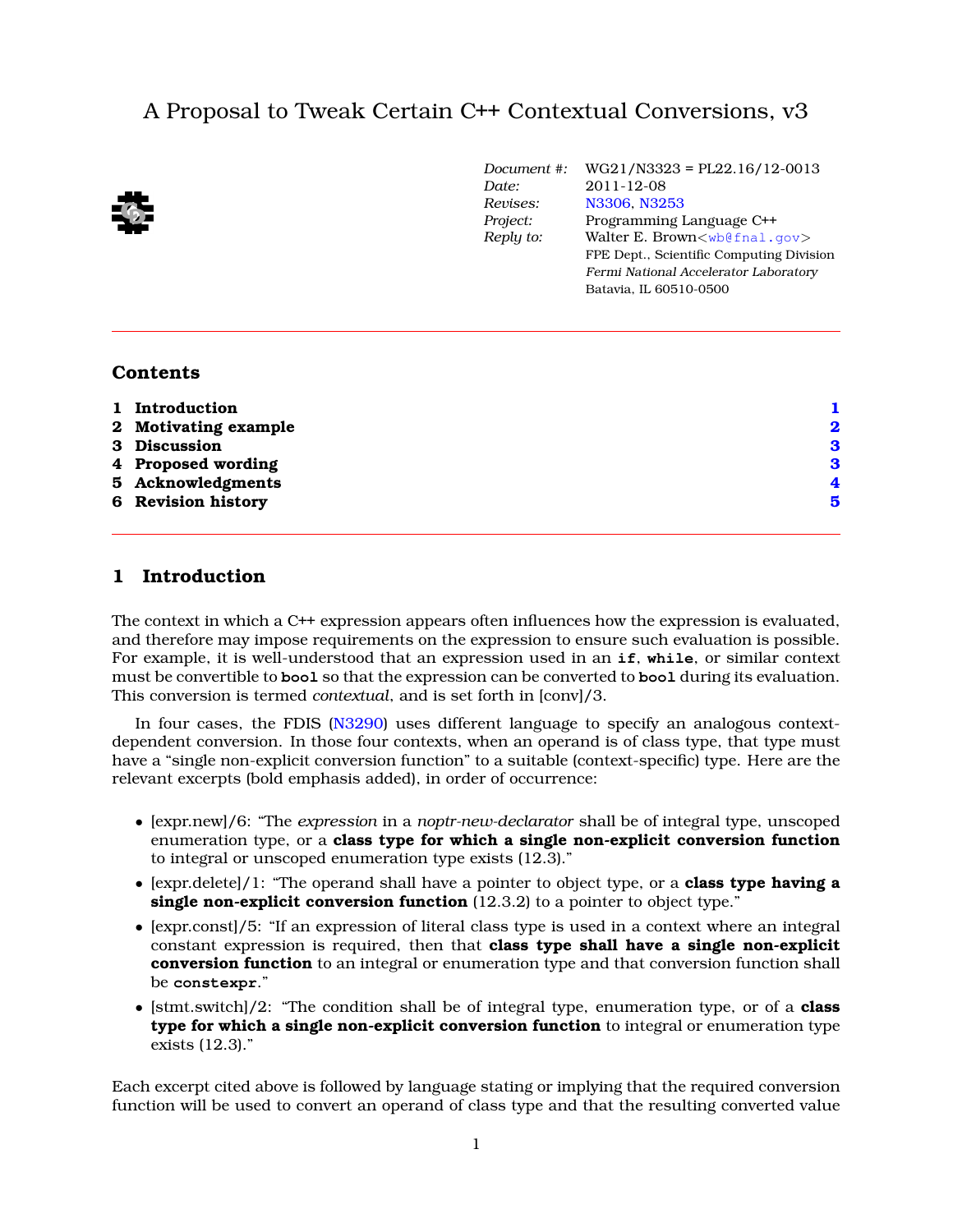<span id="page-1-0"></span>will be used instead of the original. However, consider the small but very reasonable examples presented in the next section.

#### **2 Motivating example**

Listing 1 presents a modest template that wraps a value of arithmetic or pointer type **T**, ensuring that the wrapped value will by default be initialized with **T**'s zero value. Note in particular the pair of conversion operators (lines 13-14), provided according to a well-established C++ coding pattern that allows **const** and non-**const** objects to be treated differently:

```
1 // Listing 1
2 template< class T
3 , class = typename std::enable_if< std::is_arithmetic<T>::value
4 \vert | std::is pointer <T>::value
5 >::type
6 >7 class zero_init
8 {
9 public:
10 zero_init( ) : val( static_cast<T>(0) ) { }
11 zero_init( T val ) : val( val ) { }
13 operator T & ( ) { return val; }
14 operator T ( ) const { return val; }
16 private:
17 T val;
18 } ;
```
Listing 2 shows a simple use of this template. We observe (verified with two modern compilers) that most expressions (*e.g.*, **\*p**) have no compilation issue, but that the expression **delete p** produces diagnostics. More embarrassingly, the equivalent expressions **delete (p+0)** and **delete +p** are fine:

```
1 // Listing 2
2 zero_init<int*> p; assert(p == 0);
3 p = new int(7); assert( *p == 7 );
4 delete p; // error!
5 delete (p+0); // okay6 delete +p; // also okay
```
Listing 3 shows another use of this template. Here, too, the arithmetic, assignment, and comparison operations work fine, yet the simple expression **i** is embarrassingly ill-formed (although the equivalent **i+0** and **+i** are well-formed!) when used as the **switch** condition:

```
1 // Listing 3
2 zero_init<int> i; assert( i == 0);
3 i = 7; assert( i == 7 );
4 switch( i ) { ... } // error!
5 switch( i+0 ) { ... } // okay
6 switch( +i ) { ... } // also okay
```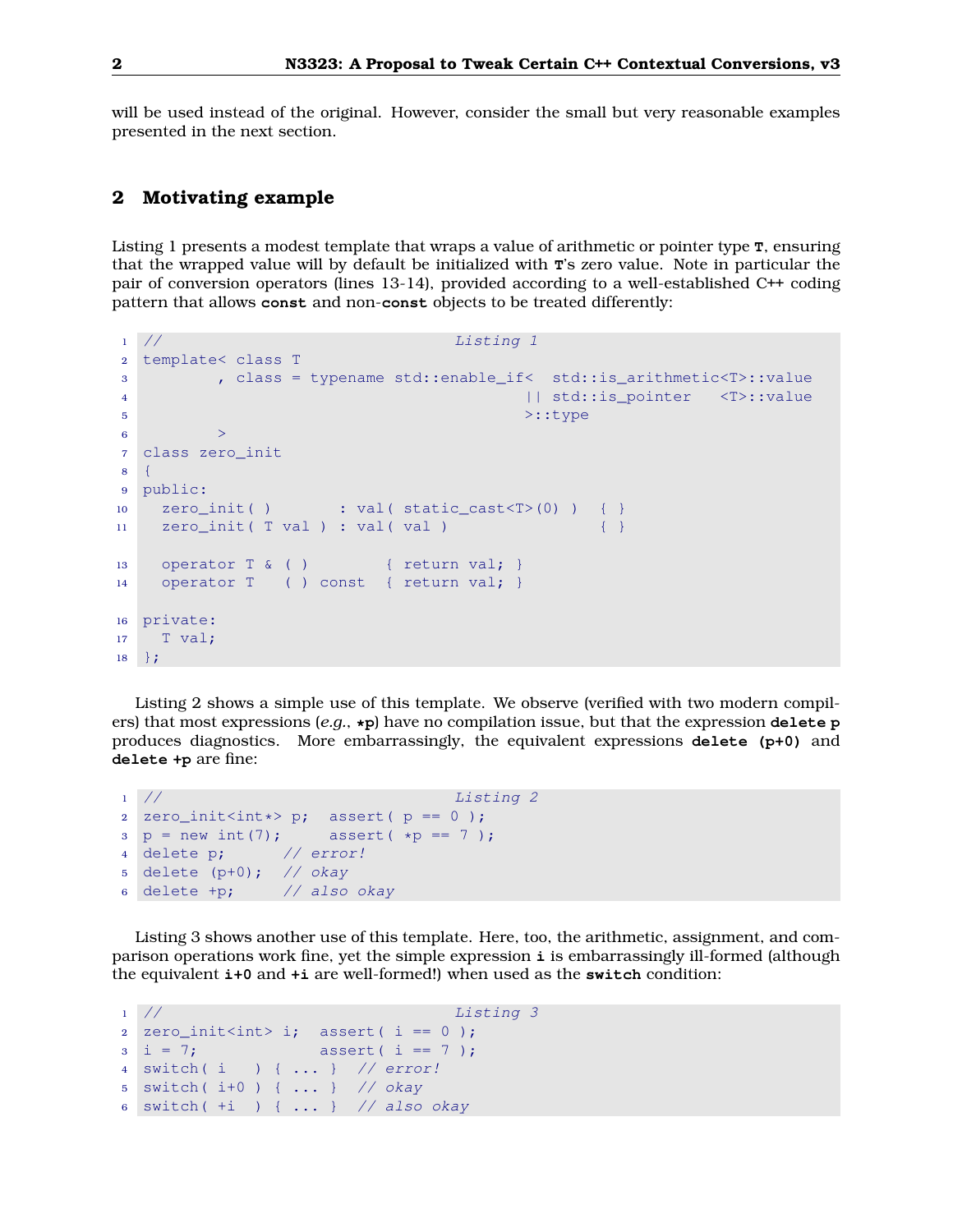#### <span id="page-2-0"></span>**3 Discussion**

The principal issue, in each of the four contexts cited in the Introduction, seems to lie in their common helpful but very strict requirement that limits a class to only one conversion operator while allowing for the conversion of a value of the class's type to a corresponding value of a type specified by the context. As shown earlier, such a limitation disallows straightforward code; the above examples must work around the restriction by otherwise uselessly adding zero or unnecessarily applying unary **+** (so that the conversion occurs in a different context that obeys different rules). We conclude from this that the current "single non-explicit conversion function" approach is unnecessarily strict, as it is less helpful than it could be and thus forces workarounds that seem silly.

Another concern is the scope of the qualifier "single" in the current wording. Must there be but a single conversion function in the class, or may there be several so long as a single one is appropriate to the context? The current language seems unclear on this point.

It is also unclear whether a conversion operator that produces a reference to an appropriate type is an appropriate conversion operator. (A question on this point was posted to the Core reflector on 2011-02-21, but has gone unanswered as of this writing.) Current compiler practice seems to admit such operators, but the current language seems not to.

Just as it does not allow a class to treat **const** and non-**const** objects of its type differently, the current approach also seems not always to admit a conversion function that may be declared in a base class. The concern here is the slight dichotomy in the current wording: Two cases speak of the class "having" an appropriate conversion function, while the other two require that the function "exist". If the conversion function is in a base class, it "exists", but the class at issue is not the one that "has" the function.

To address all these concerns, we recommend instead to use the proven approach typified by the term *contextually converted to* **bool** as defined in [conv]/3. We therefore propose a modest addition to [conv]/3 to define contextual conversion to other specified types, and then appeal to this new definition.

Not only does the proposed change avoid the need for the embarrassing workarounds shown above, it brings the benefit of more consistent behavior by eliminating four special cases for contextual conversions, aligning them with the rules for the C++11 contextual conversion to **bool**.

### <span id="page-2-1"></span>**4 Proposed wording**

The wording proposed in this section and in the next is based on that in FDIS [N3290,](http://www.open-std.org/jtc1/sc22/wg21/docs/papers/2011/n3290.pdf) with deleted text shown thus and new language like this.

#### **4.1 [conv] Changes to introduce a new term of art**

3 An expression e can be *implicitly converted* to a type **T** if and only if the declaration **T t=e;** is well-formed, for some invented temporary variable **t** (8.5).

- Certain language constructs require that an expression be converted to a Boolean value. An expression **e** appearing in such a context is said to be *contextually converted to* **bool** and is well-formed if and only if the declaration **bool t(e);** is well-formed, for some invented temporary variable **t** (8.5).
- Certain other language constructs require similar conversion, but to a value having one of a specified set of types appropriate to the construct. An expression **e** of class type **E** appearing in such a context is said to be *contextually implicitly converted* to a specified type **T** and is well-formed if and only if **e** can be implicitly converted to a type **T** that is determined as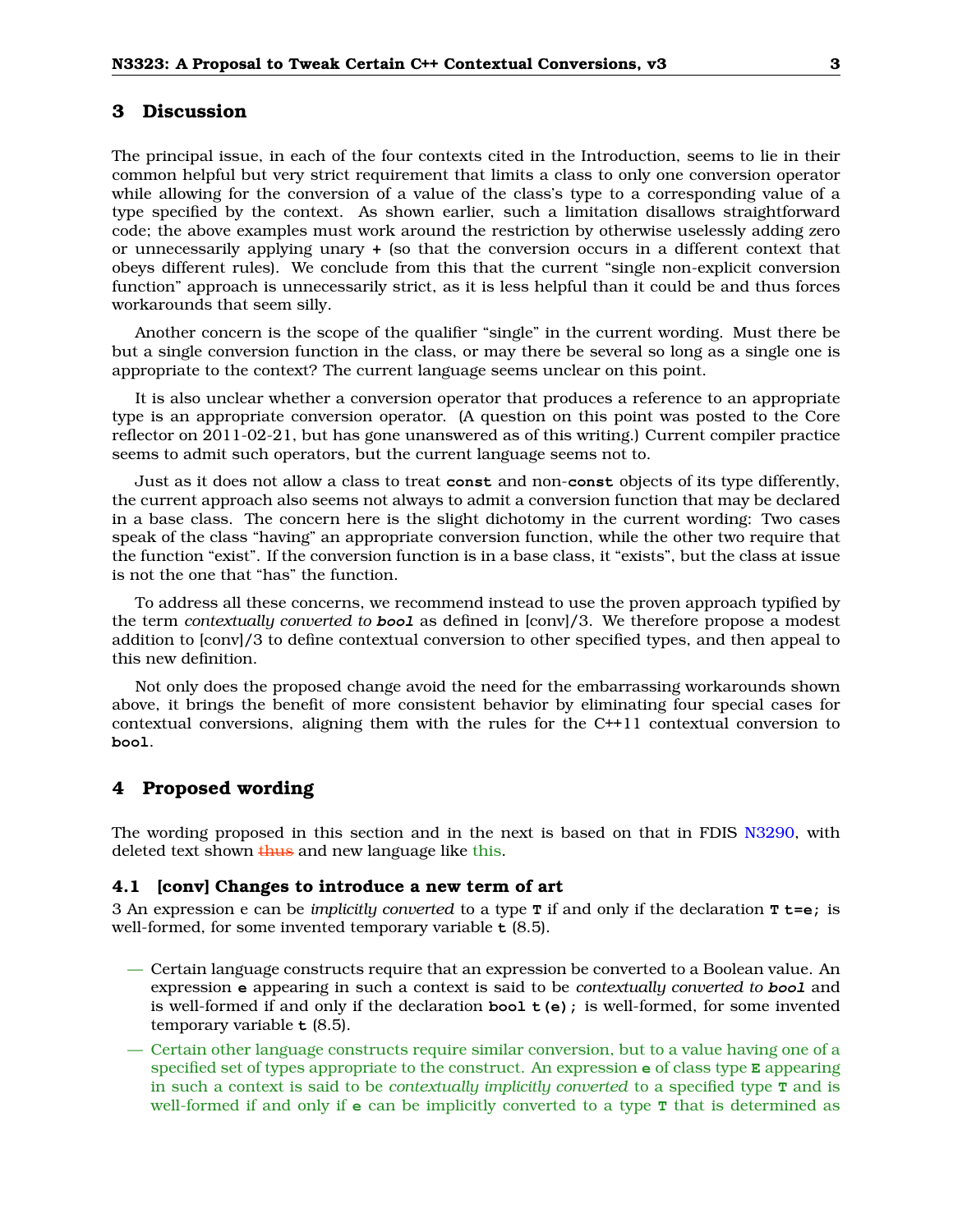follows: **E** is searched for conversion functions whose return type is *cv* **T** or reference to *cv* **T** such that **T** is allowed by the context. There shall be exactly one such **T**.

The effect of either any implicit conversion is the same as performing the corresponding declaration and initialization and then using the temporary variable as the result of the conversion. The result is an lvalue if **T** is an lvalue reference type or an rvalue reference to function type (8.3.2), an xvalue if **T** is an rvalue reference to object type, and a prvalue otherwise. The expression **e** is used as a glvalue if and only if the initialization uses it as a glvalue.

### **4.2 [expr.delete] Changes to apply the new term of art**

1 The *delete-expression* operator destroys a most derived object (1.8) or array created by a *newexpression.* .... The operand shall have a be of pointer to object type, or a of class type having a single non-explicit conversion function (12.3.2). If of class type, the operand is contextually implicitly converted (4) to a pointer to object type. The *delete-expression*'s result has type **void**. 78

### **4.3 [expr.const] Changes to apply the new term of art**

5 If an expression of literal class type is used in a context where an integral constant expression is required, then that class type shall have a single non-explicit conversion function expression is contextually implicitly converted  $(4)$  to an integral or unscoped enumeration type and that the selected conversion function shall be **constexpr**. [ *Example:* . . . — *end example* ]

#### **4.4 [stmt.switch] Changes to apply the new term of art**

2 The condition shall be of integral type, enumeration type, or  $\theta$  a class type for which a single non-explicit conversion function to integral or enumeration type exists (12.3). If the condition is of class type, the condition is contextually implicitly converted by calling that conversion function and the result of the conversion is used in place of the original condition for the remainder of this section (4) to an integral or enumeration type. Integral promotions are performed. Any statement within the **switch** statement can be labeled . . . .

#### **4.5 [expr.new] Changes to apply a different term of art**

6 Every *constant-expression* in a *noptr-new-declarator* shall be an integral a converted constant expression (5.19) of type **std::size\_t** and shall evaluate to a strictly positive value. The *expression* in a *noptr-new-declarator* shall be of integral type, unscoped enumeration type, or a class type for which a single non-explicit conversion function to integral or unscoped enumeration type exists (12.3). If the expression is of class type, the expression is converted by calling that conversion function, and the result of the conversion is used in place of the original expression is implicitly converted to **std::size\_t**. [ *Example:* . . . — *end example* ]

#### **4.6 [expr.const] Adjustments due to the above [expr.new] changes**

3 . . . . [ *Note:* such expressions may be used in **new** expressions (5.3.4), as case expressions (6.4.2), as enumerator initializers if the underlying type is fixed (7.2), as array bounds (8.3.4), and as integral or enumeration non-type template arguments (14.3). — *end note* ] . . . .

#### **4.7 [dcl.array] Adjustments due to the above [expr.new] changes**

1 . . . . If the *constant-expression* (5.19) is present, it shall be an integral a converted constant expression (5.19) of type std::size\_t and its value shall be greater than zero. . . . .

# <span id="page-3-0"></span>**5 Acknowledgments**

Many thanks to the reviewers of early drafts of this paper for their helpful and constructive comments, and especially to James Widman for his very able drafting assistance and to Jens Maurer for the idea underlying N3306's §5. We also acknowledge the Fermi National Accelerator